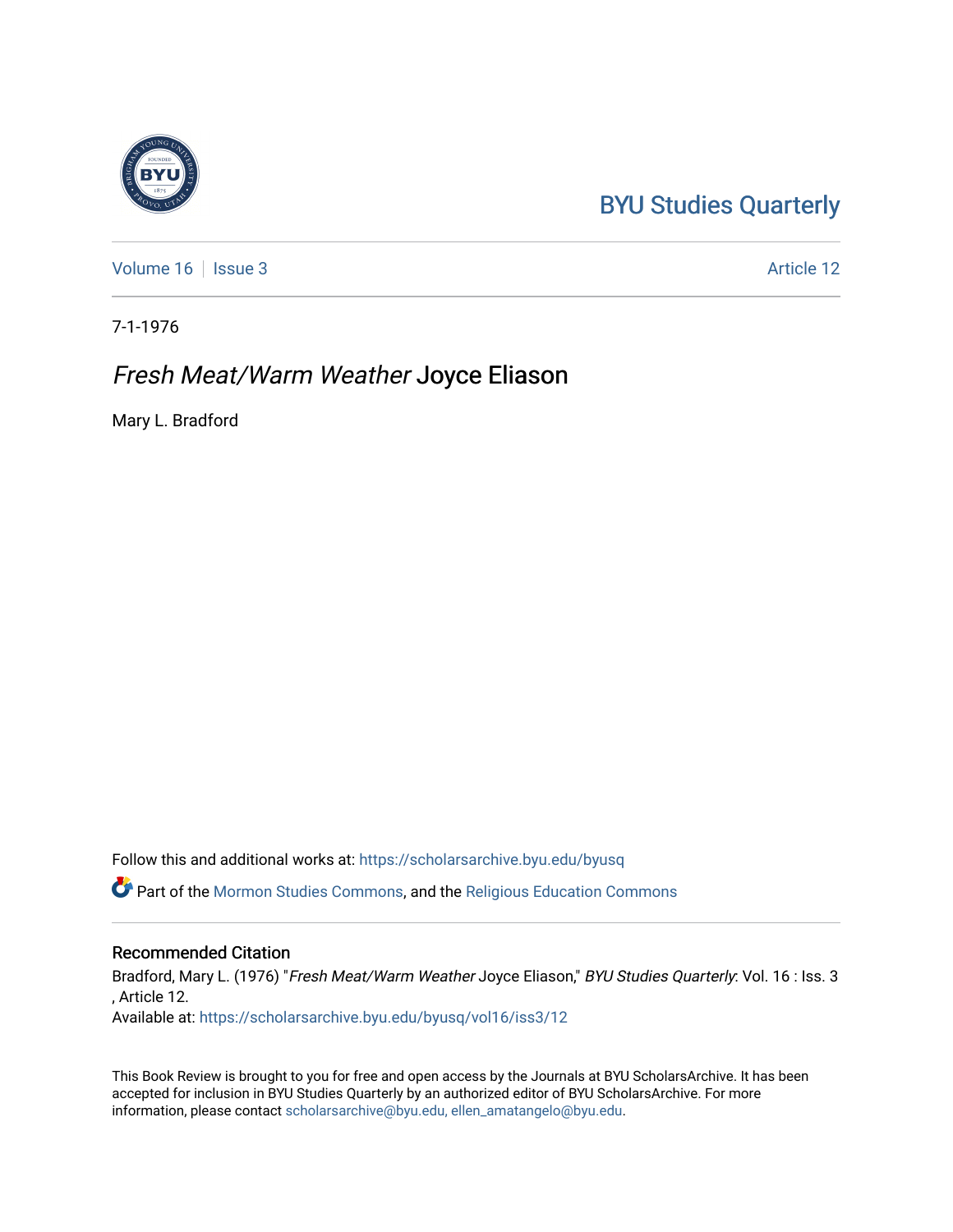The jacket on Fresh Meat *Warm Weather* proclaims this book a "novel." But "Notes for a Therapist" would be a more fitting designation: a collection of dreams, jottings, letters, poems, reminiscences and jokes prepared by the patient in the hope that the

432

1

Bradford: <em>Fresh Meat/Warm Weather</em> Joyce Eliason

ELIASON, JOYCE. Fresh Meat/Warm Weather. New York: Harper & Row, 1974. 145 pp. \$6.95.

Reviewed by Mary L. Bradford, editor of Dialogue: A Journal of Mormon Thought.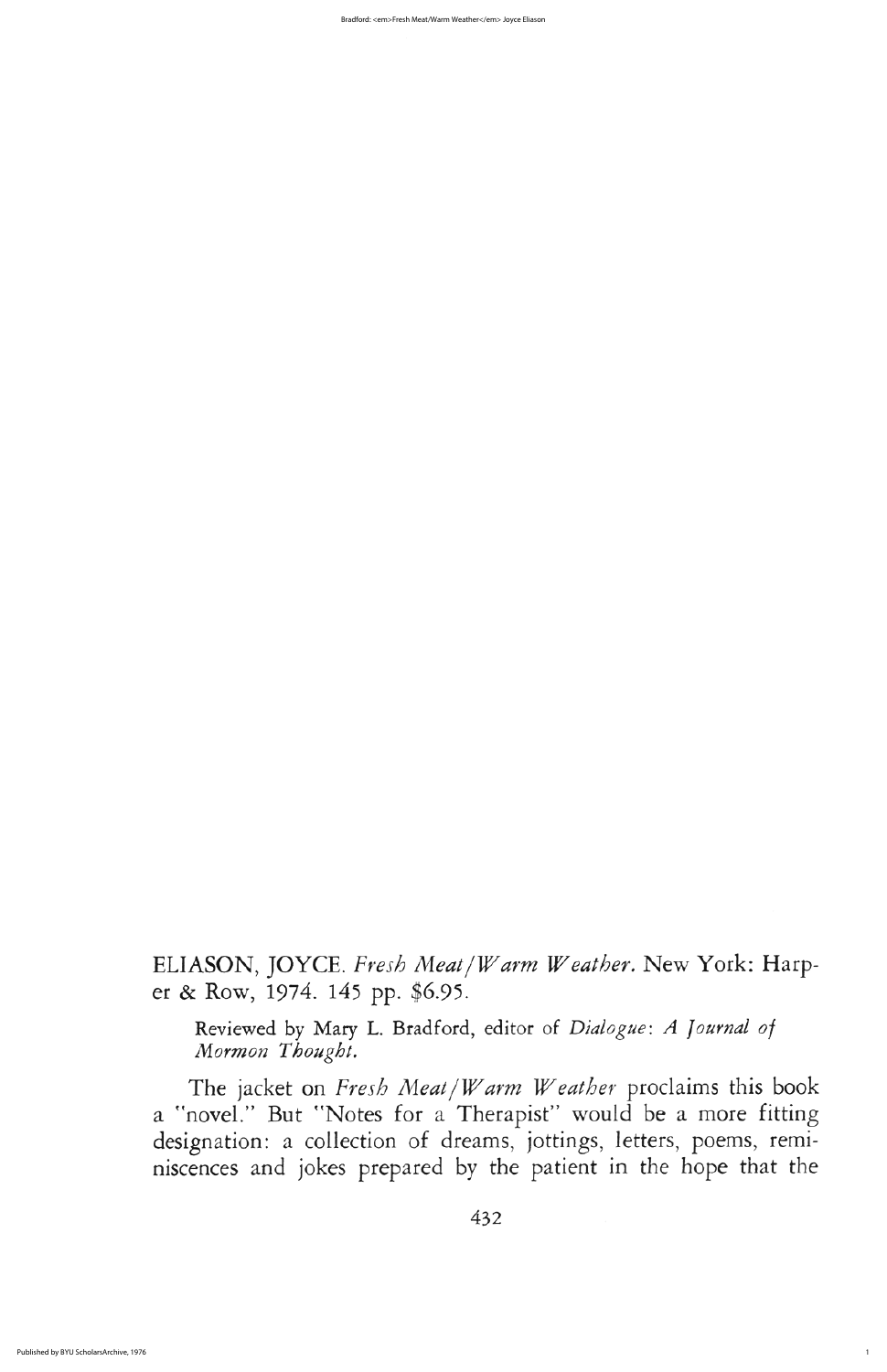Born in Manti, Utah of "Jack Mormon" parents, the heroine of this autobiographical novel disappoints her father by being a girl tries unsuccessfully to win the approval of her beautiful older sister, wonders fleetingly about various doctrines of the Mormon faith, and goes off to college in the big city—Salt Lake City. There, she contracts a disastrous marriage, becomes a mother, divorces and decides to move to Los Angeles. Somewhere on the Hollywood freeway she loses her acting ambitions, becomes a script writer and marries again—again disastrously. All of this is told in one or two paragraph flashbacks, complete with irritating switches in point of view

As the reader-therapist, I would want to explore her relationship with her sister; I would want to know more about her feelings for her father. Mourning becomes her at the end of his life and at the end of her book, when she identifies herself by the pet name he called her in her childhood, and says, "And then she knew who she was." Does this mean that she was just Daddy's little girl all along? If so, so what? Does this represent growth on her part?

And what am I to make of the passage, a few pages later, when she visits her therapist and sums up her life in these words: "I don't want to immobilize a man in order to keep him anymore. Maybe I don't even want a man anymore. Maybe I just want me. It is clear now. Clear as the green glass bookends that look like water." An admirably liberated statement I think at first, and then I look at the choice of words. The use of "maybe" twice in one passage seems to cancel out the assurance of "It is clear now." And are the bookends simply a weak attempt at metaphor or an ironic lack of clarity I am alarmed that she would simply divest herself of her relationships with men, or threaten to, without exploring her reasons for always choosing weak men instead of strong ones like her father and her grandfather, while at the same time harking back to her pioneer heritage in a seeming attempt to find her own strengths. Why else would fitful installments from a letter supposedly by her dead grandfather keep turning up on the left hand pages, and finally ending the book? (on the right hand side). She seems to blame the system into which she was born (the

433

therapist will be able to stitch them into a life. This form puts all the burden on the reader, who, playing the therapist, must ask What is this troubled, disoriented young woman trying to tell me?"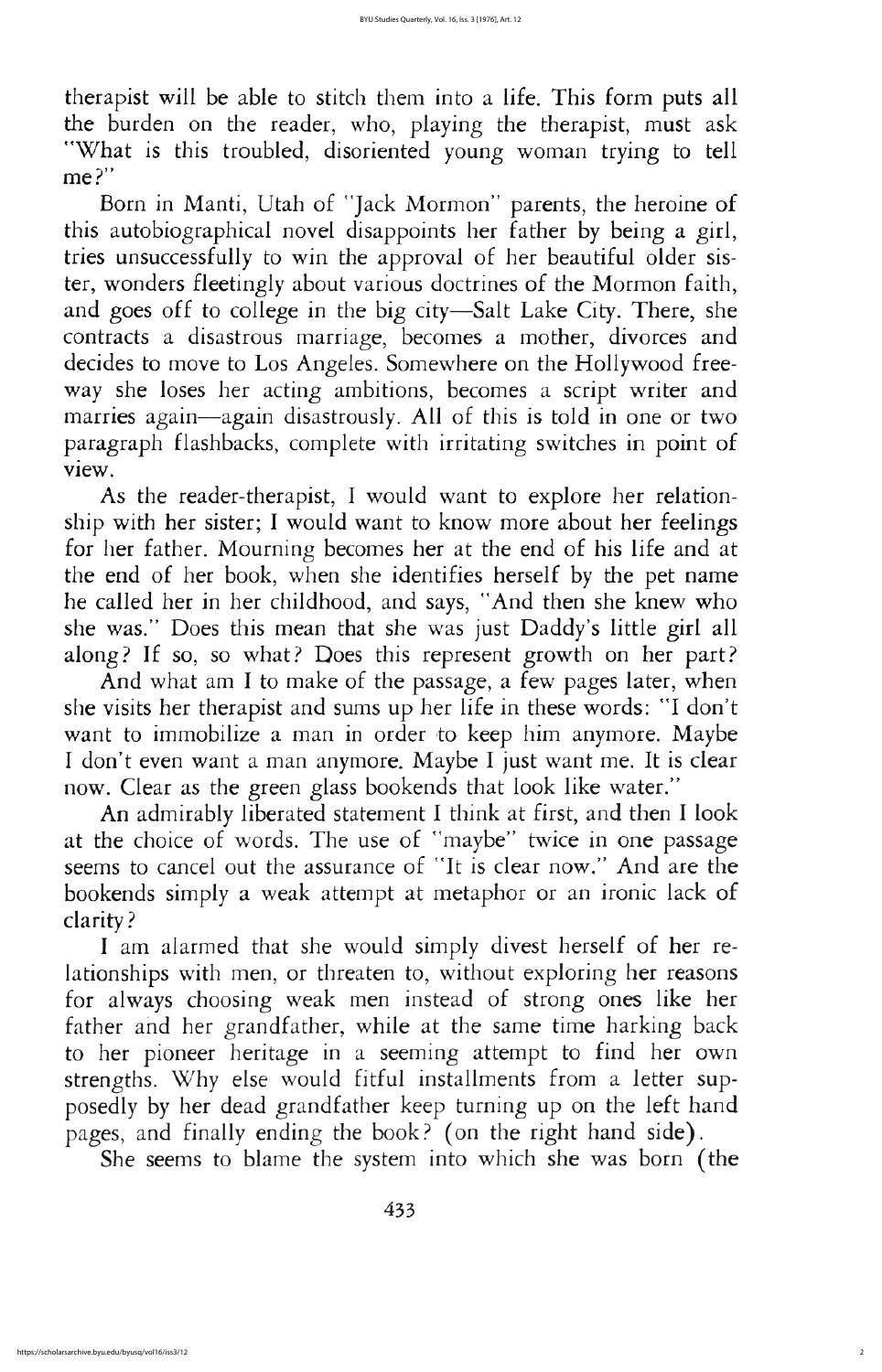Mormon Church and Manti) for her mixed-up life and yet leaves that unexplored as well. The childhood memories, of her dog, her playmates, the town dentist, the store, the Church, the Temple, all seem tame and normal and undeserving of blame. Yet she rails away: "Another lesson learned from the Mormons: Don't go thinkin' you're too good. Don't tell your daughter she's pretty or it may go to her head. Don't get the big hat. Be humble." This is a few pages after "We had been baptized into the Church but didn't believe it. But it was a good way of life." A clear inconsistency, but consistent with her disorientation

Much of her trouble seems to stem from a frustrating search for her identity as a woman. She is unsure of her appearance and worried about growing older. Her relationships with other women are unsatisfying; and remembering a certain Aunt Reba who died of cancer, she fears her own death. These attitudes often bring on self-conscious litanies like this one (masquerading as a poem): "There is something dead/about the way I do the dishes/ and wipe off counter tops/ and move my legs/ and sit and stand."

The writing is often as flaccid as a teenager's diary, the figures trite: "Sometimes I feel completely flat like something just ran over me," and "He looked like a piece of paper." There are old jokes, one attributed to her daughter: "No, I'm not a Mormon, I'm just a human being"; and one to her grandfather: "When God passed the rule about not drinking coffee, he didn't mean the Danes." The scenes dealing with sex are awkwardly written. The writer seems to be watching herself writing and thinking "How daring!" I must admit, however, that I am attracted by the immediacy of some of the descriptions of people and places—Manti often comes alive—and to the insight the writer shows in dealing with certain cultural discomforts. Her definition of a Jack Mormon:

Jack Mormons are Mormons who aren't really. Or aren't all the way. It usually means they are Mormons but they don't keep the Word of Wisdom which forbids the use of tobacco, alcohol, coffee, tea, Coca-Cola, drinks too hot or too cold or anything that's bad for the body. When you ask somebody "Are you a Mormon?" and he says he's a Jack Mormon, that means he takes a drink. It also excuses him for almost everything

Later at a Hollywood party she is thrilled to be noticed by a "famous man with a legendary background." As he approaches, she wonders if he is attracted by her purple dress or by her legs

434